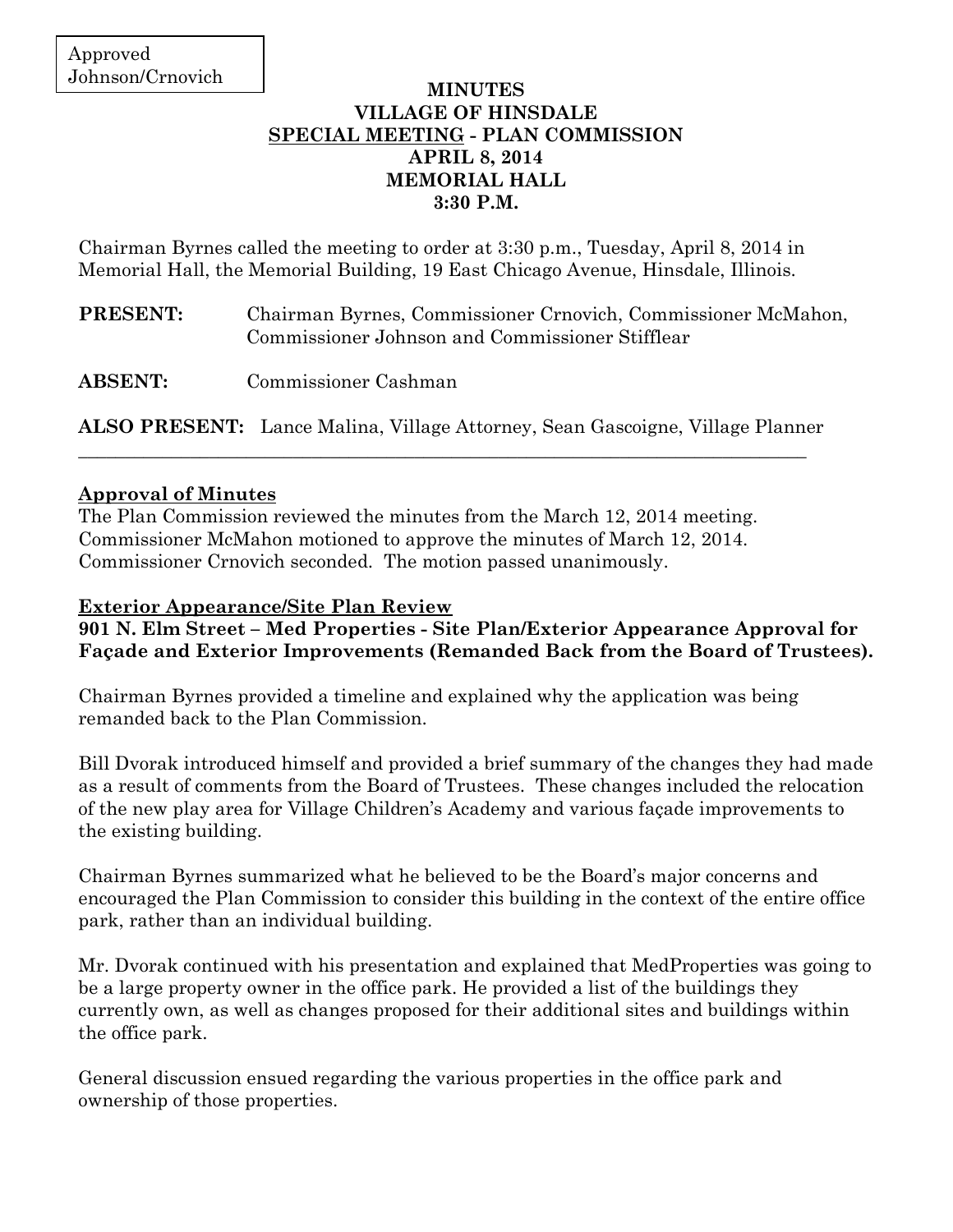Dani Fitzgerald, architect, identified the changes that they had made as a result of the comments from the Board of Trustees, including the provision for two different styles for the canopy on the north elevation.

General discussion ensued regarding the proposed façade changes and how they fit within the scope of the office park with regards to the architectural style. The Commission discussed the rationale behind the designs for both canopy options, as well as the removal of the shutters.

Ms. Fitzgerald continued with her presentation and summarized the proposed changes to the playground. She stated that the Board had wanted them to consider relocating the playground due to concerns with the visibility and the general location. She indicated that they were able to analyze the current parking situation and eliminate six spots, thereby shifting the playground away from Ogden and satisfying both concerns, while increasing the degree of landscaping.

General discussion ensued regarding the new proposal for the landscape area and how the children would access the playground. The applicant explained how the access worked and indicated that, as a result of the Plan Commission's previous concerns, they had added fence along Elm Street to fully enclose the front yard, as well as substituted wood chips in the playground area instead of the synthetic turf.

Commissioner Crnovich complemented the applicants on the presented revisions to the play area.

General discussion ensued regarding the reduction in lot coverage and the Commission requested that the applicant correct that information prior to the Board meeting as this was a positive change.

Chairman Byrnes expressed some concern with how the children access the play area. He questioned the ability to put a door on the west elevation.

Shamus Byrnes, architect for the Village Children's Academy, indicated that due to internal floor plan, as well as the elevation of the first floor, that wasn't feasible.

General discussion ensued and while the Commissioner's agreed it wasn't the most ideal situation, they appreciated that the applicant was working with what they had.

Mike Trippedi, Landscape Architect for the project, introduced himself and summarized the landscape changes as a result of the relocation of the children's play area and other site plan modifications. He described the different plant materials as well as how the design evolved with the changes.

General discussion ensued regarding the landscaping plans. The Commission discussed the different plant material being used as well as the different trees that were proposed to be removed.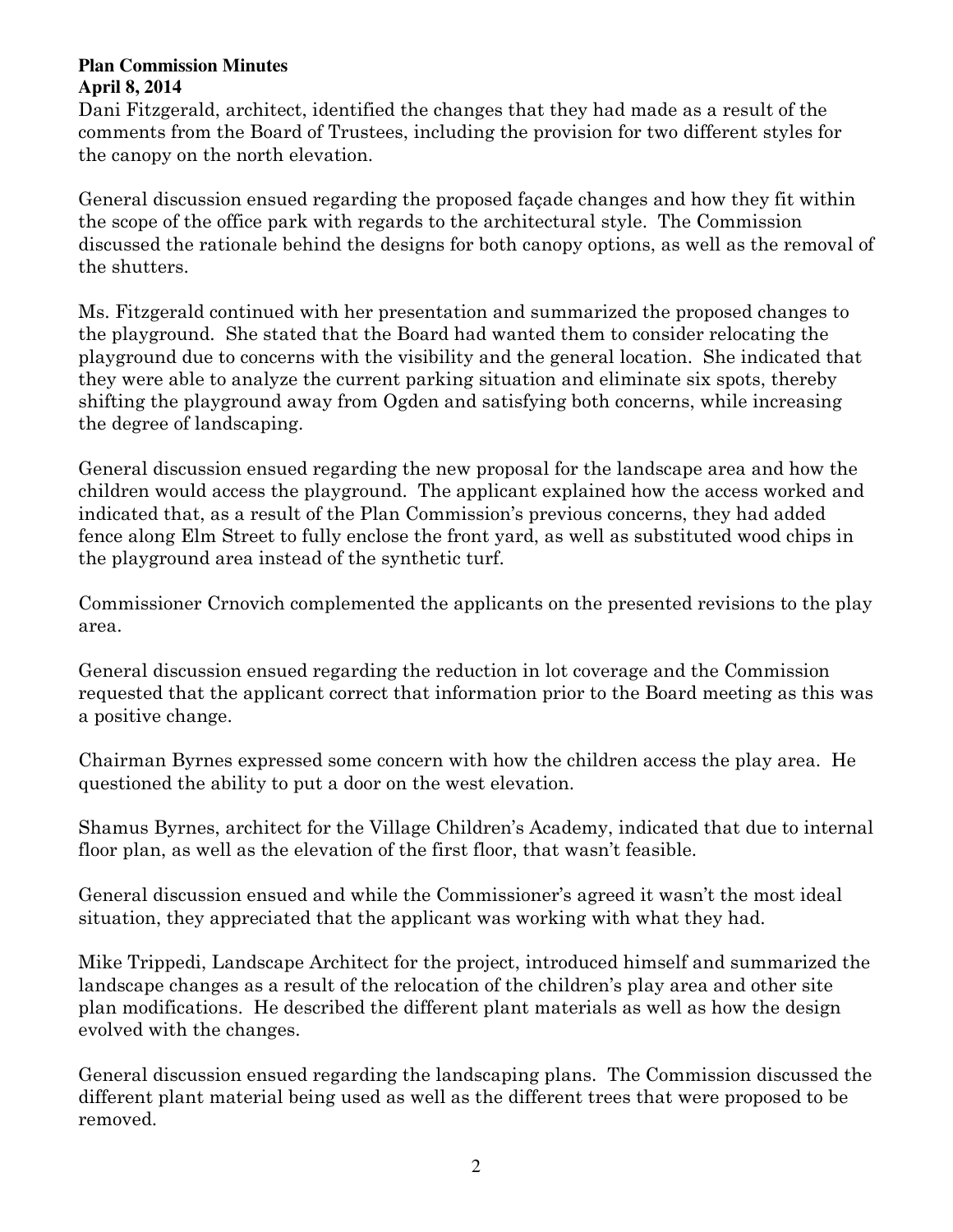Chairman Byrnes questioned if it was the applicant's intent to "modernize" or improve the remaining sites that they owned.

Mr. Dvorak confirmed and indicated that each building had a slightly different appeal that they would need to tend to and that the idea was to keep the existing architecture intact, while making small modifications to enhance the appearance and give it a modern look.

Commissioner Stifflear summarized his thoughts and expressed his concerns with the design. He indicated that he felt the architecture was more contradictory than complementary.

Commissioner Johnson appreciated the other thoughts but felt that the proposed changes were a welcomed breath of fresh air and was complimentary of the changes.

General discussion ensued regarding the changes and how many of the changes came to be.

Commissioner Crnovich echoed the concerns of Commissioner Stifflear and indicated that she liked the idea of maintaining the Georgian architecture on the north entrance, versus the proposed canopy options.

General discussion ensued regarding the canopy on the north entrance and the general architecture in the context of the entire office park, as several of the Commissioners had differing opinions on what they preferred.

Paul Kopecki, owner of MedProperties, introduced himself and summarized his thoughts behind the design. He indicated that the buildings were all built in the 1970's and the intent was to maintain the Georgian/Colonial style, while adding some modern enhancements that speak to the cutting edge and modern medicine that the tenants will be practicing in the campus.

General discussion ensued regarding the architecture and the applicant's intent with the design.

Commissioner McMahon complemented the changes and stated that she felt the applicant had maintained the classic architecture while providing just enough of the contemporary to update the look.

Discussion continued regarding the canopy options and the make-up of the tenant space in the building. Mr. Dvorak indicated that Adventist had walked through the building and was very supportive of the changes and were encouraged by the improvements being made.

General discussion ensued regarding the existing parking lots and how the parking and circulation would operate with the daycare. The applicant indicated that this was not a typical daycare with regards to the drop-offs and that most of the children are there all day, with very few being picked up mid-day. They went on to explain that they must park because the daycare requires that every child be brought in by their guardian and are required to sign in.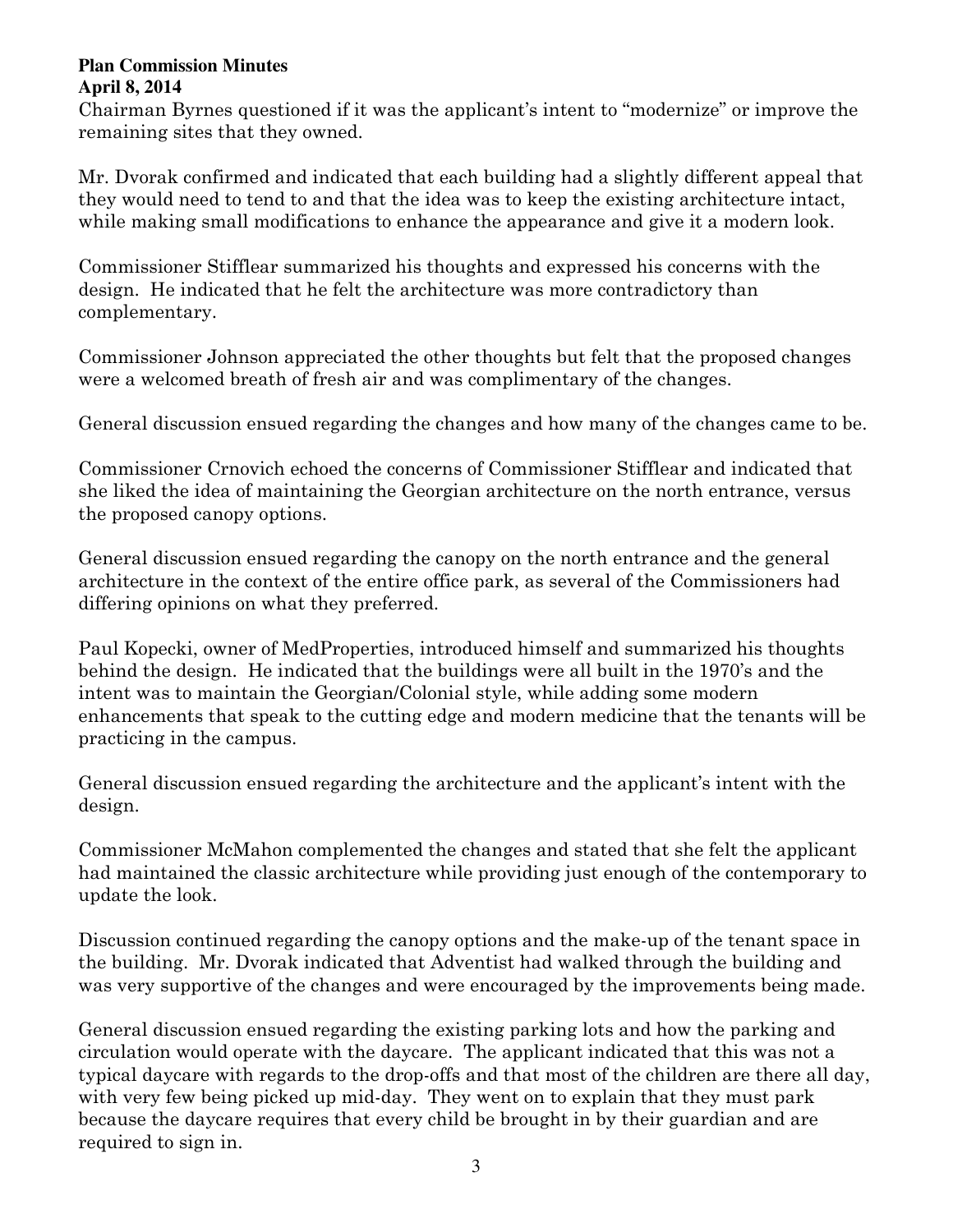General discussion ensued regarding the preference on the canopy color. The Commission generally agreed that of the two canopy's, most preferred the black canopy or Option 1.

Commissioner Crnovich indicated her preference of those two, but stated that she still preferred an entrance similar to that of the Village Hall or the library.

Chairman Byrnes appreciated the comments and summarized his thoughts. He indicated that while he understood the concerns, the front or main façade of the building facing Ogden Avenue was maintaining the Georgian/Colonial appeal and that the north entrance served as more of a secondary entrance and to that extent, he wasn't as concerned about the proposed change and didn't have an opinion on which option they went with.

General discussion ensued regarding campus signage and the applicant indicated that they were working through that and would come back to the Commission with a sign package for the entire campus. They went on to discuss the campus as a whole and the benefit it brought to Hinsdale.

Commissioner Stifflear complemented the applicant on the changes that were made. He went on to state that he could possibly get on board with the proposed façade changes if he was seeing the vision for the whole campus, but as one building he didn't see how it was consistent with area as required by the code and wouldn't support it.

Commissioner Johnson felt that the intent of the code was to discourage dramatic differences between neighboring buildings, but that because the applicant owned so many of the buildings in the office park and was looking to do this consistently throughout, she didn't necessarily feel that applied in this situation.

Mr. Dvorak appreciated the comments and indicated that with the cancer treatment center as a neighbor, they were already seeing a departure from the typical colonial architecture of the office park and didn't feel this building was varying that greatly.

General discussion ensued regarding the architectural consistency in the office park.

Commissioner Johnson motioned for Exterior Appearance Approval for Facade Modifications and Exterior Improvements at 901 N. Elm Street, with Option 1 for the canopy. Commissioner McMahon seconded.

General discussion ensued and the Commissioners offered final thoughts.

The motion passed with the following vote: Ayes: Chairman Byrnes, Commissioner McMahon and Commissioner Johnson. Nayes: Commissioner Stifflear and Commissioner Crnovich

Commissioner Stifflear motioned for Site Plan Approval for Facade Modifications and Exterior Improvements at 901 N. Elm Street. Commissioner Crnovich seconded. The motion passed unanimously.